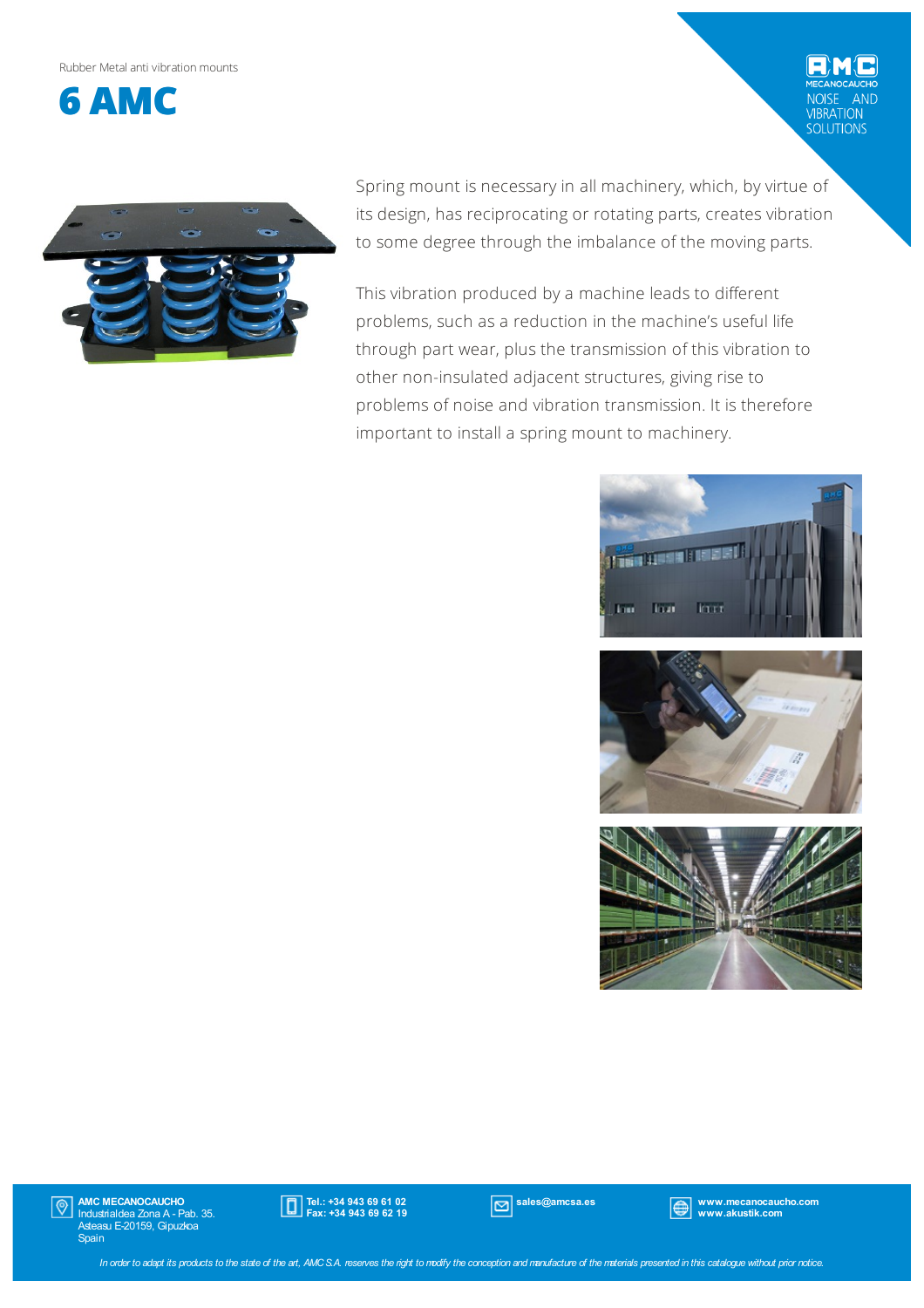**6 AMC**



#### DRAWINGS



#### DIMENSIONS

| <b>Type</b>         | <b>Spring color</b> | (mm) | B<br>(mm) | (mm) | D<br>(mm) | (mm) | (mm) | G<br>(mm) | н<br>(mm) | Max. Load<br>(kg) | <b>Weight</b> | Code  |
|---------------------|---------------------|------|-----------|------|-----------|------|------|-----------|-----------|-------------------|---------------|-------|
| 6 AMC 900+Sylomer®  | <b>BLUE</b>         | 280  | 136       | 150  | 16        | 250  | 290  | 322       | 156       | 900               | 8.928         | 20871 |
| 6 AMC 1200+Sylomer® | <b>WHITE</b>        | 280  | 136       | 150  | 16        | 250  | 290  | 322       | 156       | 1200              | 9.156         | 20872 |
| 6 AMC 1500+Sylomer® | <b>BLACK</b>        | 280  | 136       | 150  | 16        | 250  | 290  | 322       | 156       | 1500              | 9.684         | 20873 |
| 6 AMC 2100+Sylomer® | CREAM               | 280  | 136       | 150  | 16        | 250  | 290  | 322       | 156       | 2100              | 10.77         | 20874 |
| 6 AMC 3000+Sylomer® | <b>LIGHT GREY</b>   | 350  | 136       | 200  | 18        | 300  | 360  | 396       | 206       | 3000              | 16.848        | 20875 |
| 6 AMC 4500+Sylomer® | GREEN               | 350  | 136       | 200  | 18        | 300  | 360  | 396       | 206       | 4500              | 19.656        | 20876 |

AMC MECANOCAUCHO Industrialdea Zona A - Pab. 35. Asteasu E-20159, Gipuzkoa Spain

Tel.: +34 943 69 61 02 Fax: +34 943 69 62 19

sales@amcsa.es www.mecanocaucho.com www.akustik.com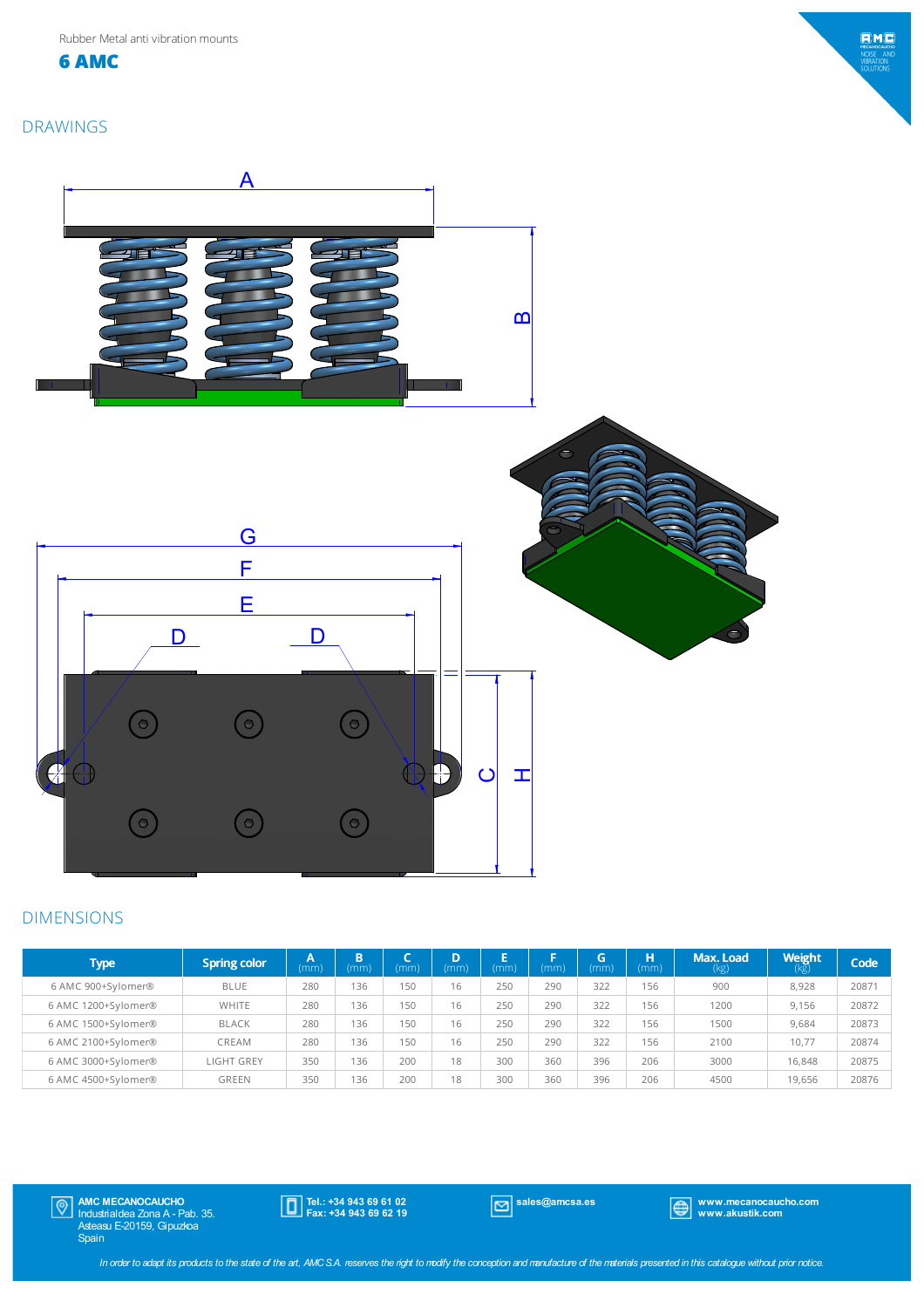**6 AMC**

## DRAWINGS









# DIMENSIONS

| <b>Type</b> | <b>Spring color</b> | A<br>(mm) | n<br>ы<br>(mm | (mm) | D<br>'mm | Е<br>mm) | mm)    | G<br>(mm)                | н<br>(mm)                | <b>Max. Load</b><br>(kg) | <b>Weight</b><br>(kg) | Code  |
|-------------|---------------------|-----------|---------------|------|----------|----------|--------|--------------------------|--------------------------|--------------------------|-----------------------|-------|
| 6 AMC 900   | <b>BLUE</b>         | 280       | 124           | 150  | 16       | 250      | $\sim$ | $\overline{\phantom{a}}$ | $\overline{\phantom{a}}$ | 900                      | 8,928                 | 20801 |
| 6 AMC 1.200 | WHITE               | 280       | 124           | 150  | 16       | 250      |        |                          | $\overline{\phantom{a}}$ | 1200                     | 9.156                 | 20811 |
| 6 AMC 1.500 | <b>BLACK</b>        | 280       | 124           | 150  | 16       | 250      | $\sim$ | $\overline{\phantom{a}}$ | $\overline{\phantom{a}}$ | 1500                     | 9,684                 | 20821 |
| 6 AMC 2.100 | CREAM               | 280       | 124           | 150  | 16       | 250      | $\sim$ | $\overline{\phantom{a}}$ | $\overline{\phantom{a}}$ | 2100                     | 10.77                 | 20831 |
| 6 AMC 3.000 | <b>LIGHT GREY</b>   | 350       | 124           | 200  | 18       | 300      | $\sim$ | $\overline{\phantom{a}}$ | $\overline{\phantom{a}}$ | 3000                     | 16,848                | 20841 |
| 6 AMC 4.500 | <b>GREEN</b>        | 350       | 124           | 200  | 18       | 300      | $\sim$ | $\overline{\phantom{a}}$ | $\overline{\phantom{a}}$ | 4500                     | 19.656                | 20851 |

AMC MECANOCAUCHO Industrialdea Zona A - Pab. 35. Asteasu E-20159, Gipuzkoa Spain

Tel.: +34 943 69 61 02 Fax: +34 943 69 62 19

sales@amcsa.es www.mecanocaucho.com www.akustik.com